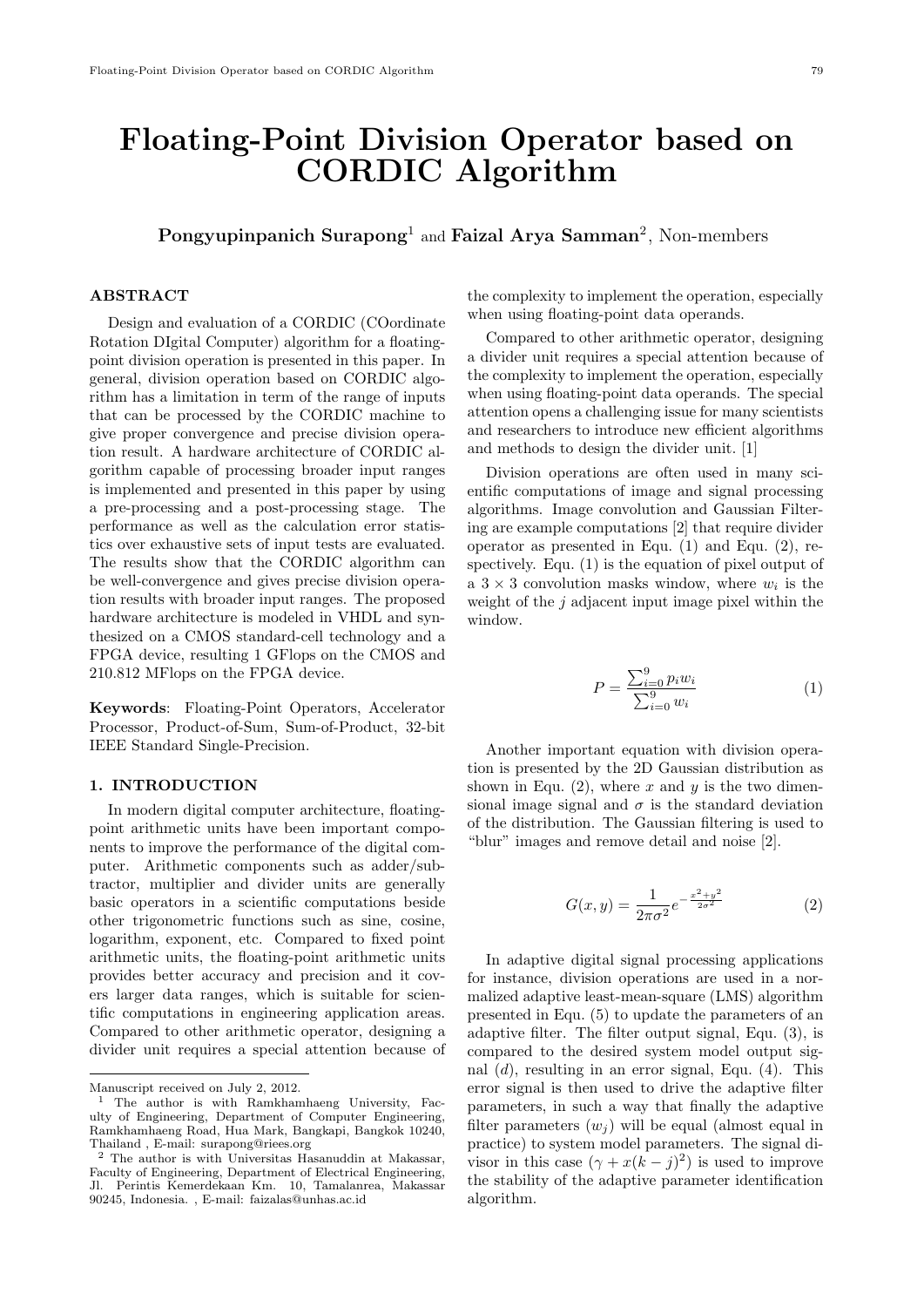$$
y(k) = \sum_{j=1}^{N_{tap}} w_j(k)x(k-j), \quad \forall j \in \Psi \quad (3)
$$

$$
e(k) = d(k) - y(k) \quad (4)
$$

$$
w_j(k+1) = w_j(k) + \frac{\beta e(k)x(k-j)}{\gamma + x(k-j)^2}, \quad \forall j \in \Psi \quad (5)
$$

# **2. STATE-OF-THE-ARTS OF DIVISION METHODS**

In this section, we will present brief descriptions on the state-of-the-art of the methodologies or algorithms to implement the binary division operation. The methodologies are described as follows.

1. **Adder-Cell-based Method:** The design of division operator using the adder-cell-based method will always result in a very compact divider architecture. This method is classified as non iterative technique, where the divider unit consists of half-adder and fulladder cells as well as other logic gate units and supporting modules [3]. A binary divider that uses carrysave adder units is presented for example in [4].

2. **Digit Recurrence Algorithm:** In modern floating point arithmetic units the most common algorithm employed to division function is a digit recurrence algorithm [5] [6] [7]. The algorithm performs both operations based on shifting and subtraction as the fundamental operators. A combined floatingpoint square-root and division operation can also be implemented by using a subtractive SRT (Sweeney, Robertson and Tocher) algorithm [8], which can be classified as a digit recurrence algorithm. The subtractive SRT algorithm can be extended by using Radix-8 IDS (Interleaved Digit Set) algorithm to improve the performance of the traditional digit recurrence algorithm. Another variant of the digitrecurrence method is svoboda algorithm. A new Svoboda-Tung Division algorithm is for instance proposed in [9].

3. **Taylor's Series Expansion Algorithm:** A Taylor's Series Expansion Algorithm [10] for example can be used to calculate division operation using a sequential series of a harmonic equation. However, the Taylor's Series Expansion algorithm is rarely used and perform slow computation to calculate the division operations.

4. **Goldschmidt's Algorithm:** The basic idea behind the Goldschmidt's Algorithm is the iterative parallel multiplication of the dividend and divisor by updated factors in such as a way that the final divisor will be driven to one. Thus, the final dividend gives the quotient (the division result). Oberman et al. for example [11] proposes a floating-point divider and square root for AMD-K7 by using Goldschmidt's algorithm. The Goldschmidt's algorithm has been broadly used on many commercial microprocessors and is also known as division by multiplicative normalization or division by convergence [12]. The disadvantage of the Goldschmidt's algorithm in term of the area overhead is the need for two independent parallel multiplication. As we know, a multiplier requires large number of logic area, especially when it is implemented in floating-point arithmetic.

5. **Newton-Raphson Algorithm:** The Newton-Raphson division algorithm is almost similar with the Goldschmidt's algorithm. In the Newton-Raphson method however, the iterative refinement is applied only to the reciprocal value of the divisor, which will be convergent after several iterations [13]. The division operation of the Newton-Raphson method can be divided into three steps, i.e. the initial estimation of the divisor's reciprocal, the iterative refinement of the divisor's reciprocal and the multiplication step between the divided and the final convergent divisor's reciprocal. The work in [14] has presented for example a decimal floating-point divider using newtonraphson iteration, where an accurate piece-wise linear approximation is used to obtain an initial estimate of a divisor's reciprocal.

6. **CORDIC Algorithm:** Beside the aforementioned method to implement the division operation, there is also another powerful algorithm to implement the divider unit called CORDIC (COrdinate Rotation DIgital Computer) algorithm [15]. Like digit recurrence method, CORDIC is also classified into iterative method. The main powerful characteristic of the CORDIC algorithm is the capability to implement several trigonometric function [16], [15], phase and magnitude functions [17], and hyperbolic functions [18] as well as linear operational function such as multiplication and division functions.

By using CORDIC algorithms, we can also easily implement all the function in a single CORDIC hardware architecture [19]. Some basic standard and non-standard operators such as sum-of-product and product-of-sum [20], which can be used to accelerate floating-point operations, can also be implemented by using CORDIC algorithm. The work in [21] presents for example a flexible FPGA implementation of a parameterizable floating-point library allowing to compute the sine, cosine or arctangent functions. The CORDIC algorithm can also even be used to solve problematic operation in a fuzzy logic controller circuit [22]. Moreover, the CORDIC algorithm can be used to implement a unified frequency analysis or transformations functions such as DFT (Discrete-Fourier Transform), DHT (Discrete Hartley Transform), DCT (Discrete Cosine Transform) and DST (Discrete Sine Transform) [23].

There are two main issues, in which CORDIC algorithm is preferable to design of the floating-point division operator i.e.,

1. **The benefit of CORDIC Algorithm:** The CORDIC algorithm provides advantages in the performability of fundamental function for scientific and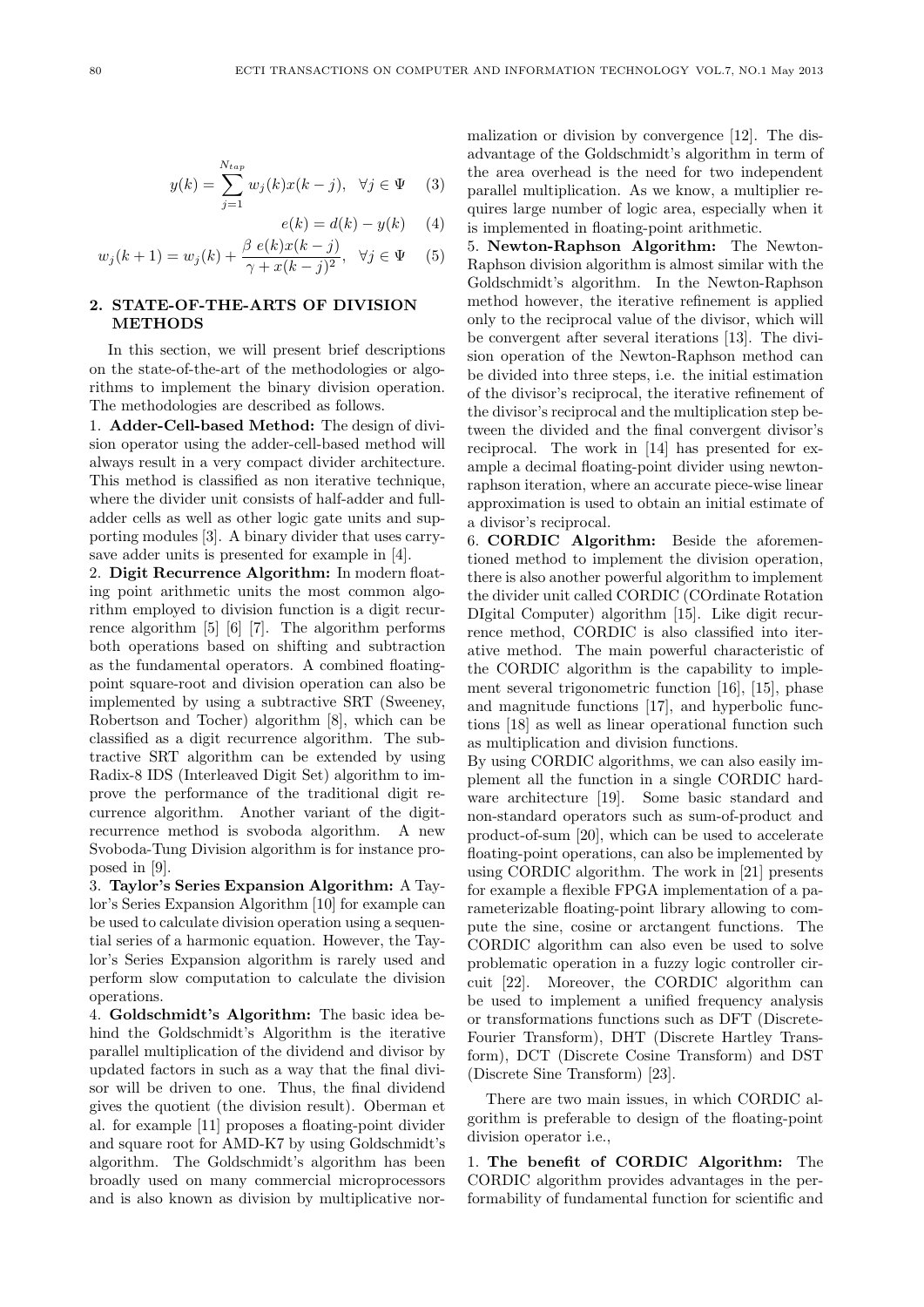engineering, the low algorithmic complexity, and the simplicity for VLSI implementation. The VLSI implementation is simple because it uses only shift and add operations. The area cost of the CORDIC algorithm is certainly lower than the Newton-Raphson Algorithm, Goldschmidt's Algorithm and Taylor's Series Expansion Algorithm, which require multiply and add operations. Compared to the Digit-Recurrence algorithm, CORDIC algorithm is slightly simpler.

2. **Design alternative:** From the previous works, there is few research dealing with design and investigation of a divider based on CORDIC algorithm. Therefore, this paper proposes the algorithm, design, and architecture of the floating-point divider based on CORDIC algorithm and the analysis and investigation on its error characteristics.

The CORDIC algorithm is however lack in computational latency and convergence range. These disadvantage can be alleviated by the techniques proposed in [15]. The convergence of the CORDIC algorithm can be accelerated by duplicate and triplicate the micro (angle) rotation on each stage of the CORDIC iterative algorithm.

The rest of the paper is organized as follows. Section 3.shows the architecture of a CORDIC algorithm especially used for division operations. The main reasons why we propose a modification of CORDIC algorithm are also presented in this Section. Section 4. describes the performance analysis of the CORDIC divider by giving a wide range of inputs. The convergence and calculation errors are presented in this section. Synthesis results of the CORDIC divider core modeled in VHDL by using 130-nm CMOS standardcell technology and by using an FPGA device are presented in this section.

# **3. CORDIC-BASED DIVIDER ARCHITEC-TURE**

There are two basic reasons why a new CORDIC algorithm is proposed in this paper.

1. The CORDIC algorithm gives correct convergence when the expected division results are located in the following ranges:  $-0.9647 \le Q = \frac{Y}{X} \le 2.9647$  (based on our Matlab simulation results). The values outside the range will tend to saturate at unexpected division operation results. Please see the experimental result shown in Fig. 1.

2. We cannot identify, whether the division results are in the aforementioned range or not, unless the division has been made.

Now let us see the divergence problem as presented in Fig. 1, which is obtained from our simple experimental. Two curves are presented in the figure, i.e. the ideal (MATLAB) output and the division results using CORDIC algorithm. The figure presents the *θ*-axis and the *Y/X*-ordinat, where *Y* = *sin θ* and  $X = \cos \theta$ ,  $\theta$  in radian unit. The simulation results present that the division operations cannot move to a



*Fig.1:*: The CORDIC divergence problem.

convergence value, when the division results are outside the following ranges, i.e.  $-0.9647 \leq \frac{Y}{X} \leq 2.9647$ .

Based on the above mentioned facts, we propose a solution to improve the range of inputs that can guarantee the precision and the convergence of the CORDIC algorithm to perform a floating-point division operation. Firstly, we will introduce the basic of the CORDIC algorithm as described in the following.

### **3.1 Basic Radix-2 CORDIC Division Algorithm**

The basic radix-2 CORDIC iteration algorithm can be written as follows [19].

$$
X_{i+1} = X_i - m \cdot \mu_i \cdot Y_i \cdot \delta_{m,i}
$$
  
\n
$$
Y_{i+1} = Y_i + \mu_i \cdot X_i \cdot \delta_{m,i}
$$
  
\n
$$
Z_{i+1} = Z_i - \mu_i \cdot \delta_{m,i}
$$
 (6)

The CORDIC implementation for Divider function can be performed by configuring the CORDIC algorithm into linear mode of operation (linear modus), i.e. by setting  $m = 0$  in the Equ. (6) and  $\delta_{m,i} = 2^{-i}$ . Hence, the CORDIC iterative equation for the Division operator is shown in Equ. (7).

$$
X_{i+1} = X_i
$$
  
\n
$$
Y_{i+1} = Y_i + \mu_i \cdot X_i \cdot 2^{-i}
$$
  
\n
$$
Z_{i+1} = Z_i - \mu_i \cdot 2^{-i}
$$
 (7)

The set of  $\mu_i$  values is  $\mu_i = \{-1, +1\}$ , which depends on the value of  $Y_i$  as shown in Equ.  $(8)$ .

$$
\mu_i = \begin{cases}\n+1 & : Y_i < 0 \\
-1 & : Y_i \ge 0\n\end{cases} \tag{8}
$$

# **3.2 The Proposed CORDIC Division Algorithm**

Based on our experience, the domain of wellconvergence of the CORDIC inversion function is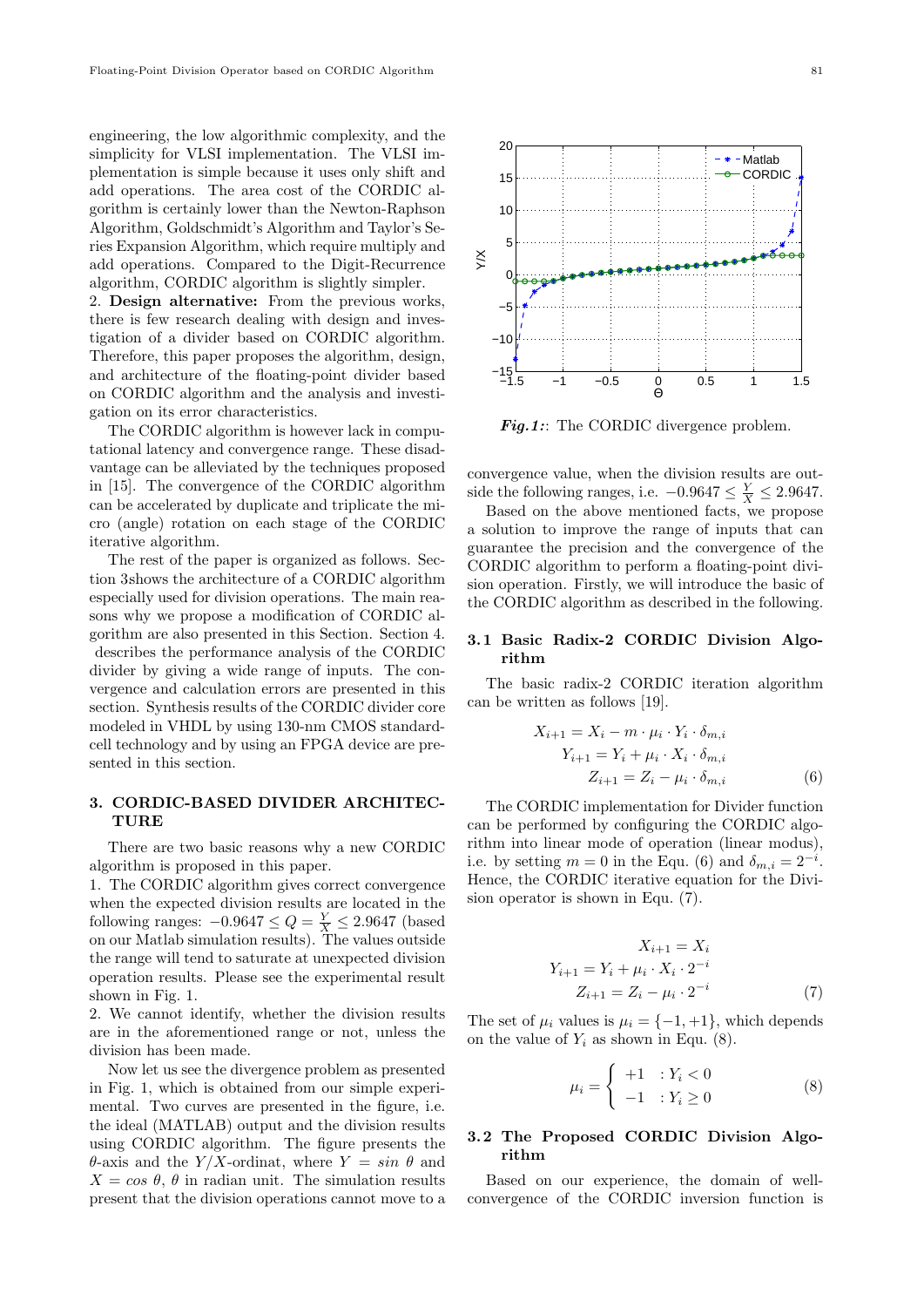

Fig.2:: The floating-point divider architecture.

shown in Equ. (9). If the domain is written in the IEEE binary floating-point standard, the domain can be described in Equ. (10) as well as Equ. (11) and Equ. (12) present the exponent and mantissa faction.

$$
0.5 \le X < 1.5 \tag{9}
$$

$$
1.0 \times 2^{126} \le X < 1.5 \times 2^{127} \tag{10}
$$

$$
1.0 \le M_X \le 1.5\tag{11}
$$

$$
126 \le E_X \le 127\tag{12}
$$

The complete division operation  $Q = \frac{Y}{X}$  and its hardware architecture are proposed in this paper, where *Q* is the division operation result, *Y* is the dividend and *X* is the divisor, The hardware architecture is classified into four main stages as presented in Fig. 2. The description of the floating-point hardware architecture is described as follows.

1. *Divisor's Exponent Detection:* In this first stage, a credit exponent  $E_C$  and e new exponent  $E_{X0}$  for  $X$ are computed by using Alg. 1.

2. *Divisor Inversion:* In this second stage the inverse value of the new input divisor  $X_{new} = (-1)_{X}^{S} \times M_{X} \times$  $2^{E_{X0}}$  is computed by using CORDIC algorithm presented in Alg. 2 to obtain the variable *Z*.

3. *Alignment:* In this third stage, *Z<sup>A</sup>* is computed from the *Z* variable (computed from Alg. 2) whose exponent is aligned by using the credit exponent *E<sup>C</sup>* (computed from Alg. 1). By using a formal floating point equation, then we have  $Z_A = (-1)^{S_Z} \times 1.M_Z \times$  $2^{E_Z - E_C}$ , where  $S_Z = S_X$ .

4. *Multiplication:* Finally we will have the complete division result as  $Q = Y \times Z_A$ .

*Example:* If we have decimal numbers  $X_d = 180$ and  $Y_d = 500$  then the CORDIC divider should give

**Algorithm 1**  $[E_C, E_{X0}] = \text{DivisorDetect}(X)$ , where *X ≥* 1 1: Yo=1, Zo=0, Xo=X, *S*0=-1 *{*Initialization*}* 2:  $E_X$  = Exponent of the Input Divisor *X*<br>3: **if**  $E_X$  < 126 **then** 3: **if**  $E_X < 126$  **then**<br>4:  $E_C = 126 - E_Y$  $E_C = 126 - E_X$ 5:  $E_{X0} = 126$ <br>6: **else if**  $E_X$ 6: **else if**  $E_X > 127$  then<br>7:  $E_C = E_X - 127$ 7:  $E_C = E_X - 127$ <br>8:  $E_{X0} = 127$ 8:  $E_{X0} = 127$ <br>9: **else** 9: **else** 10:  $E_C = 0$ 11:  $E_{X0} = E_X$ 12: **end if** 13: return  $E_C, E_{X0}$ 

| <b>Algorithm 2</b> Z=Inverting( <i>X, I</i> ), where $X \ge 1$ |  |  |  |  |  |  |  |  |  |
|----------------------------------------------------------------|--|--|--|--|--|--|--|--|--|
|----------------------------------------------------------------|--|--|--|--|--|--|--|--|--|

1:  $Y_0=1, Z_0=0, X_0=X_{new}, S_0=-1$  {Initialization}<br>2: for  $i=0$  to  $I=1$ **do** 2: **for**  $i = 0$  to  $I - 1$  **do**<br>3:  $X_{i+1} = X_i$ 3:  $X_{i+1} = X_i$ <br>4:  $Y_{i+1} = Y_i$ 4:  $Y_{i+1} = Y_i + (X_i \times S_i \times 2^{-i})$ 5:  $Z_{i+1} = Z_i - (S_i \times 2^{-i})$ 6: **if** Y *<* 0 **then** 7:  $S_{i+1} = +1$ 8: **else** 9:  $S_{i+1} = -1$ 10: **end if** 11: **end for** 12: return *Z*

 $Q_d = \frac{Y_d}{X_d} = 2.77778$ . The floating point formats of the input signals are  $X_{fp} = 1.40625 \times 2^{134}$ , where  $S_X = 0$ ,  $M_X = 1.40625$  and  $E_X = 134$ , meanwhile  $Y_d = 1.38889 \times 2^{128}$ , where  $S_Y = 0$ ,  $M_Y = 1.38889$ and  $E_Y = 128$ . The step-by-step computations made by using our proposed algorithm is as follows:

1. *Divisor's Exponent Detection:* By using Alg. 1, the credit exponent is obtained as  $E_C = E_X - 127$ 134 *−* 127 = 7.

2. *Divisor Inversion:* By using Alg. 2, inversion result gives  $Z = \frac{1}{X^{new}} = \frac{1}{1.40625 \times 2^{127}} = 1.42222 \times 2^{126}$ . 3. *Alignment:* In this third stage, we have  $Z_A =$  $1.42222 \times 2^{E_z + E_C} = 1.42222 \times 2^{126-7} = 1.42222 \times$  $2^{119}$ .

4. *Multiplication:* Finally the division result is  $Q =$  $Y \times Z_A = 1.9531250 \times 1.42222 \times 2^{135+119-127}$  $2.77778 \times 2^{127}$  or according to the normalized IEEE binary floating-point standard,  $Q = 1.38889 \times 2^{128}$  as expected.

#### **4. PERFORMANCE ANALYSIS**

The CORDIC Division function has been evaluated by feeding input signals ranging for low magnitude until high magnitude. Fig. 3 shows how the Divider Hardware unit gives output signals *Q* by inverting input signals *X* ( $Q = \frac{1}{X}$ , where Dividend *Y* 1 is set 1). The input signals are incremented linearly from  $X = 0.1$  until  $X = 33$ . The figure shows also the comparison of the Divider Hardware and Matlab Output (Real calculated output) as presented in the upper diagram of Fig. 3. The absolute calculation errors are shown in the bottom diagram of Fig. 3.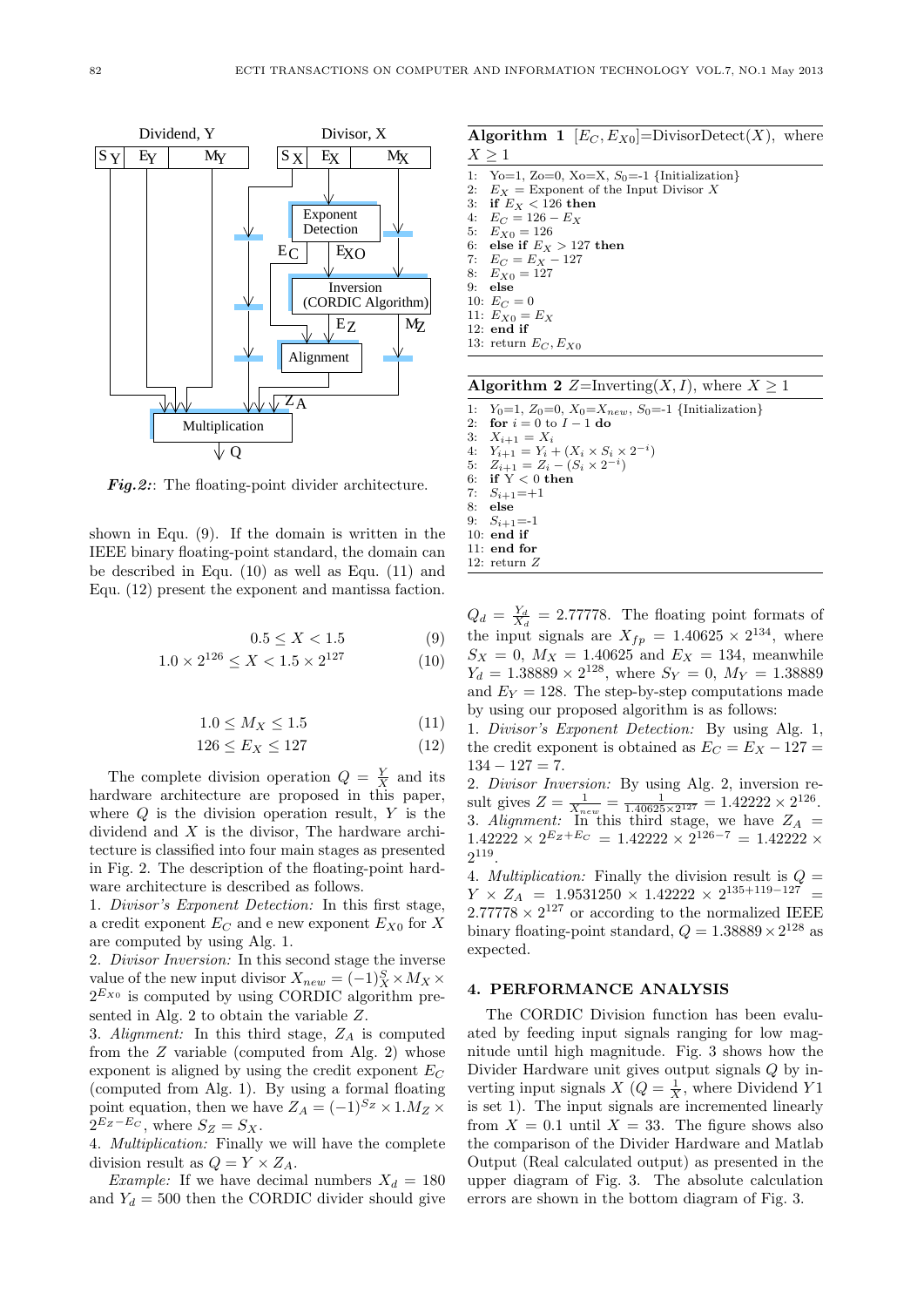

Fig.3:: Measurements of the CORDIC Division with unit Dividend  $(Q = \frac{1}{X})$  and the calculation errors by testing of the 33 sets of inputs *X*.



*Fig.4:*: Measurements of the CORDIC Division with unit Dividend  $(Q = \frac{1}{X})$  and the calculation errors with another testing of the 133 sets of input *X*.



*Fig.5:*: Evaluation of the CORDIC Division operation  $(Q = \frac{Y}{X})$  and the calculation errors by incrementing both input operands.

Fig. 4 presents also another simulation result with different input ranges, i.e. from  $X = 100$  until  $X = 133$ . The simulation results shown in Fig. 3 and Fig. 4 are presented in this case to show the evaluation result of the inversion step in the CORDIC-based division operation. The evaluation of the division operations itself will be presented in the next figure.

Fig. 5 presents a simulations result of division operations, i.e.  $Q = \frac{Y}{X}$ , where the input signal *X* as the divisor and input signal *Y* as the dividend are shown in the first and second lines of the diagrams shown in the figure. Both input signals are incremented to evaluate the CORDIC division operations in different input ranges. The third and the fourth lines of the diagrams are the calculation results of the floating-point-based CORDIC Divider implemented using VHDL model and the ideal Matlab output, respectively. The diagram in the bottom line is the absolute calculation errors between the CORDIC Hardware and the Matlab output.

Another simulation result is presented in Fig. 6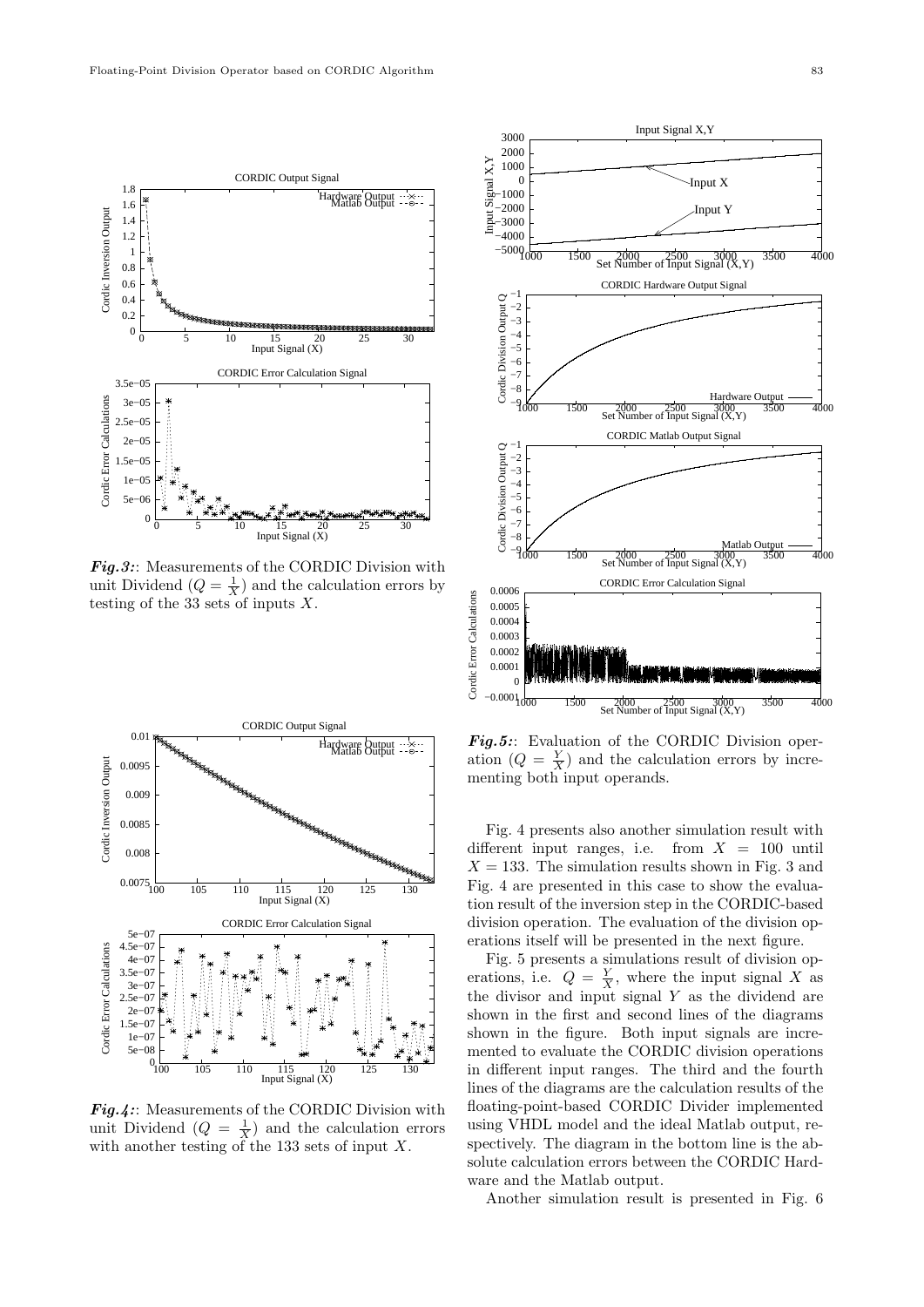*Table 1:*: Statistical error of CORDIC-based and traditional inverse calculation algorithm varied, where *X* and *Y* are varied from 0.1 to 500.

| Iter. | Max.                  | Min.                   | Abs. Mean             | Std. Deviation          |
|-------|-----------------------|------------------------|-----------------------|-------------------------|
| 8     | 3.9030                | $-15.6220$             | $3.6760\times10^{-2}$ | 0.2999                  |
| 16    | 0.0152                | $-0.0610$              | $1.5841\times10^{-4}$ | $1.4705\times10^{-3}$   |
| 32    | $1.0 \times 10^{-4}$  | $-4.4680\times10^{-5}$ | $6.1798\times10^{-7}$ | $3.3635 \times 10^{-6}$ |
| 64    | $1.0\times10^{-4}$    | $-4.4680\times10^{-5}$ | $6.1798\times10^{-7}$ | $3.3635 \times 10^{-6}$ |
| 128   | $1.0694\times10^{-6}$ | $-8.0123\times10^{-7}$ | $1.1888\times10^{-7}$ | $1.9968\times10^{-7}$   |





*Fig.6:*: Evaluation of the CORDIC Division operation  $(Q = \frac{Y}{X})$  and the calculation errors by incrementing the divisor  $X$  and decrementing the dividend *Y* .

*Fig.7:*: Evaluation of the CORDIC Division operation  $(Q = \frac{Y}{X})$  and the calculation errors by decrementing the divisor  $X$  and incrementing the dividend *Y* .

and Fig. 7. In the simulation result as presented in Fig. 6, the input divisor  $X$  is ramp up, while the input dividend *Y* is decremented. About 4500 sets of input pairs are presented in the figure. As shown in the figure, the division results of both the CORDIC hardware and the matlab simulation tend to decrease exponentially, and the absolute calculation errors tends also to decrease.

Fig. 7 shows another simulation, where the input divisor *X* is decremented, while the input dividend *Y* is incremented. As shown in the figure, the division result of the CORDIC hardware tends to increase exponentially, which in accordance with the matlab simulation result. However, in this test case scenario, the calculation errors tend to increase.

Table 1 shows the statistical analysis results of the CORDIC hardware over the computational errors compared to MATLAB simulation results. At each number of iteration, the maximum, the minimum and the absolute average errors as well as the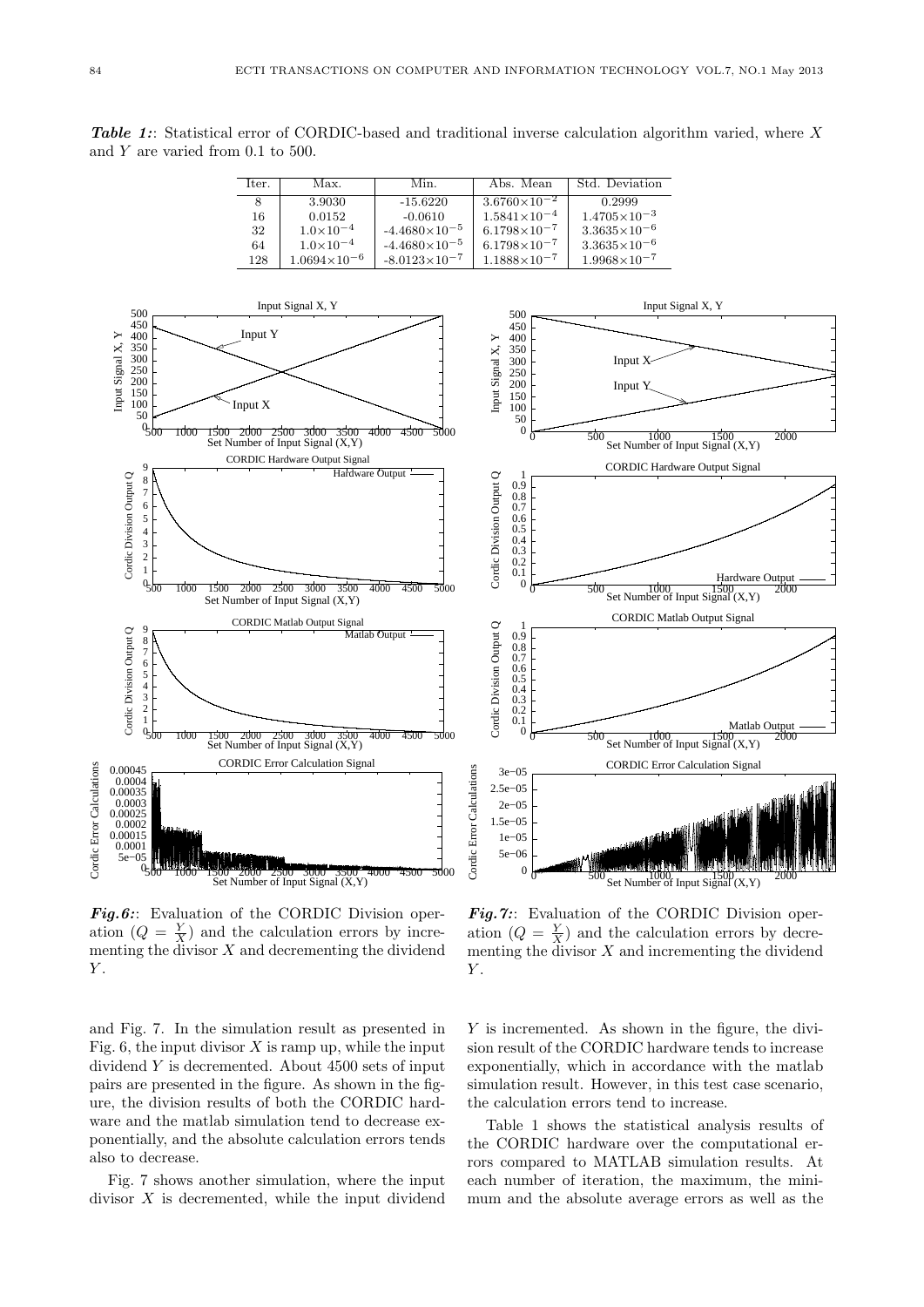standard-deviation of the errors are evaluated over 5000 sets of input samples. It seems that the calculation errors decrease as the number of iterations is increased.

## **5. SILICON-AND FPGA-BASED SYNTHE-SIZED RESULT AND COMPARISON**

The synthesis result of the floating-point CORDIC Divider by using a 130-nm CMOS standard-cell technology library from Faraday Technology Corporation is presented in Table 2. The synthesis result is made by using target frequency of 500 MHz, resulting in a slack-time of about 1.92 ns. The performance can be still improved by using a newest and faster CMOS standard-cell technology.

The logic cell area of components in the CORDIC Hardware Divider is presented in Table 3. The total area of the CORDIC divider is  $40612 \ \mu m^2$ . Most of logic area is occupied by the multiplier and alignment units. The rest 5% logic-cell area is occupied by combinatorial blocks. Since two parallel floatingpoint operations are performed by CORDIC core, the CORDIC has about  $2 \times 500$  *MHz* = 1 *GFlops* (Giga floating-point operation per second).

Table 4 shows the synthesis result of the floatingpoint CORDIC Divider on an FPGA device from Xilinx Corporation. By using the Virtex-2 FPGA device, the maximum data frequency of the CORDIC core is slower than the synthesis result on CMOS standard-cell technology. The maximum performance of the CORDIC on the Virtex-2 FPGA is about  $2 \times 105.406 \ MHz = 210.812 \ MFlops.$ 

A brief survey of several floating-point division implementations in published articles is summarized in Table 5. It is difficult to compare the designs and architectures where different design methodologies were applied, such as full custom and standard cell silicon technology approach. However, the iterative architectural comparison based on the number of basic floating-point operators and computational latency

*Table 2:*: Synthesis results using 130-nm CMOS standard-cell technology library with target frequency of 500 MHz.

| Measurements               | Synth. result   |
|----------------------------|-----------------|
| Total logic cell area      | $0.0406$ $mm^2$ |
| Slack time (critical path) | $1.92$ ns       |
| Switching power (1.32V)    | $2.178$ mW      |
| Internal power $(1.32V)$   | 5.994 $mW$      |

*Table 3:*: Logic cell area of the components.

| Component            | Cell area<br>$(\mu m^2)$ | Percent.<br>$(\%)$ . |
|----------------------|--------------------------|----------------------|
| Top Module           | 40612                    | 100.0                |
| Inversion Module     | 14264                    | 35.0                 |
| Multiplier+Alignment | 24222                    | 59.6                 |

|  |  | <b>Table 4::</b> Synthesis result using Virtex-2 FPGA de- |  |
|--|--|-----------------------------------------------------------|--|
|  |  | vice (2vp30ff896-7) from Xilinx Corporation.              |  |

|                     | Utilization       | % of Total |
|---------------------|-------------------|------------|
| Number of slice     | 1254 of 13696     | $9\%$      |
| Number of MULT18X18 | 4 of 136          | $2\%$      |
| blocks              |                   |            |
| Minimum Delay       | 9.487ns           |            |
| Maximum Frequency   | $105.406 \; MHz)$ |            |

can be used for performance and efficiency evaluation in top-level design. The proposed floating-point division based on CORDIC method is compared with Goldschmit's [11] and Taylor-Series Expansion [10] methods. The computational latency includes the time to form the initial approximation and the appropriate number of iterations. The latency of the proposed method is higher than Taylor-Series Expansion method, but lower than Goldschmit's method. When the number of basic floating-point operators are considered, the proposed CORDIC-based method applies #1FPMUL and #2FPADD/SUB, where as Taylor-Series Expansion method and Goldschmit's method consume  $\#2$ FPMUL,  $\#1$ FPADD/SUB, and  $\#2$ FP-MUL, respectively.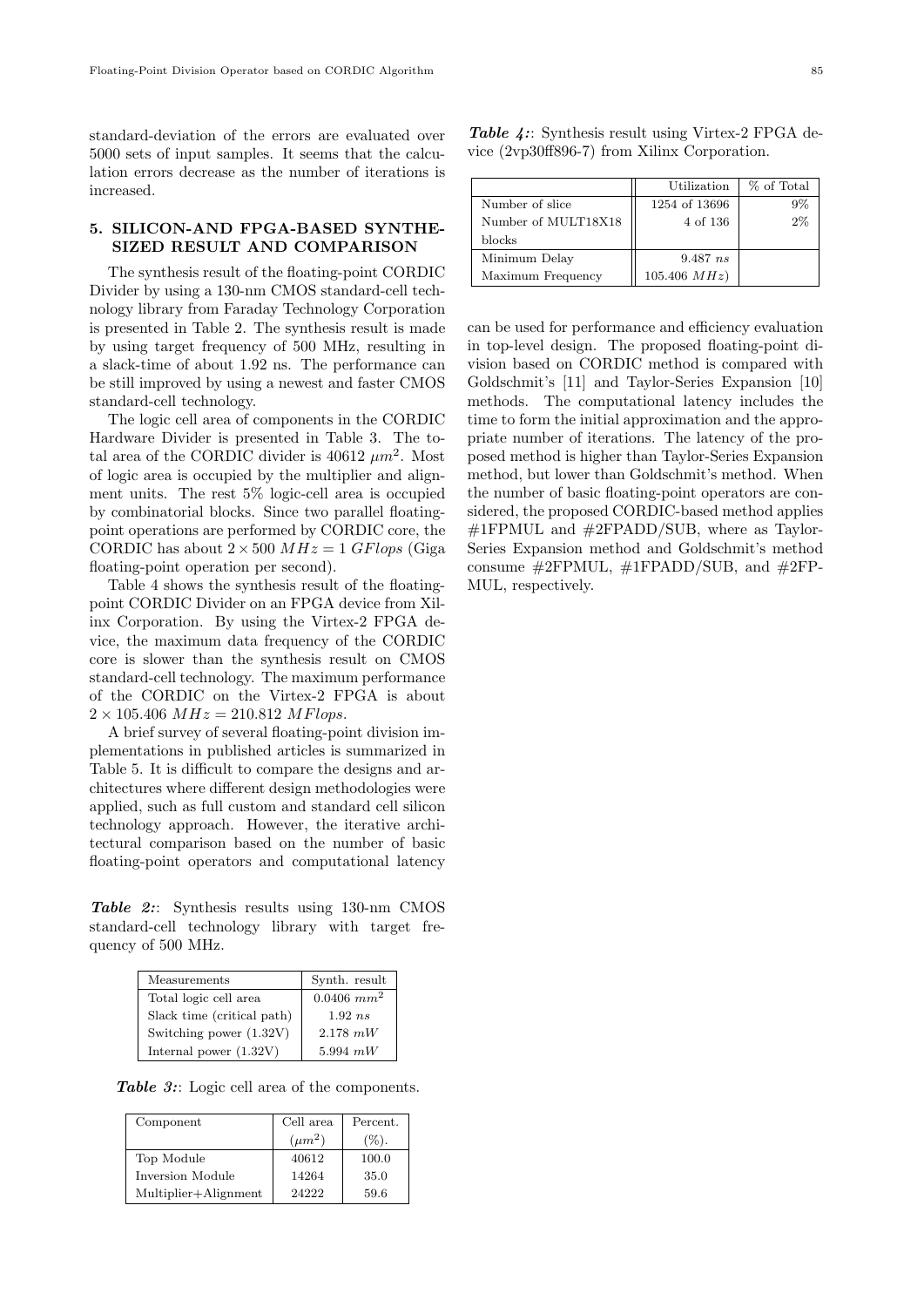| Methodology                  | Latency | Basic FP Operator            | Speed            | CMOS Technology size |
|------------------------------|---------|------------------------------|------------------|----------------------|
| Goldschmit's [11]            | 16/13   | $\#2\mathrm{FPMUL}$          | $2.3\text{ GHz}$ | $65 \text{ nm}$      |
| Taylor-Series Expansion [10] | 12/5    | $\#2$ FPMUL+ $\#1$ FPADD/SUB | $500$ MHz        | $65 \text{ nm}$      |
| The proposed CORDIC-based    | 14/8    | $\#1$ FPMUL+ $\#2$ FPADD/SUB | $500$ MHz        | $130 \text{ nm}$     |

**Table 5::** Floating-Point Division comparison of published literatures in single-precision.

FPMUL : Floating-Point MULtiplier, FPFPADD/SUB : Floating-Point ADDer/SUBtractor

#### **6. CONCLUSIONS AND FUTURE WORKS**

A CORDIC core implementing a floating-point divider operation has been presented in this paper. The new algorithm is proposed to solve the limited input domains of the input ranges that can be solved with well convergence by the traditional CORDIC algorithms to implement the division operations. The CORDIC operation is basically divided into four stages, i.e. divider exponent detection, divisor inversion, inversion result alignment and multiplication. The proposed algorithm shows that the CORDIC can increase the input ranges that can guarantee the convergence of the CORDIC algorithm. In future work, the core will be integrated within a streaming processor [24]. Due to the reconfigurability of the CORDIC core, the implementations of many trigonometric and logarithmic functions, including the division operation on top of a single programmable/reconfigurable CORDIC core will be helpful to reduce area of the processor arithmetic units.

#### **References**

- [1] B. Parhami, *Computer Arithmetic: Algorithms and Hardware Design*. Oxford University Press, New York, Oxford, 2000.
- [2] D. Rao, S. Patil, N. Babu, and V. Muthukamar, "Implementation and Evaluation of Image Processing Algorithms on Reconfigurable Architecture using C-based Hardware Description Languages," *International Journal of Theoretical and Applied Computer Sciences*, vol. 1, no. 1, pp. 9–34, 2006.
- [3] A. Beaumont-Smith and S. Samudrala, "Method and System of a Microprocessor Subtraction-Division Floating-Point Divider," Patent US 7,127,483 B2, Oct. 24, 2006.
- [4] D. J. Desmonds, "Binary Divider with Carry Save Adders," Patent US 4,320,464, March 16, 1982.
- [5] S. F. Oberman and M. J. Flynn, "Division Algorithms and Implementations," *IEEE Trans. Computers*, vol. 46, no. 8, pp. 833–854, Aug. 1997.
- [6] J. Ebergen, I. Sutherland, and A. Chakraborty, "New Division Algorithms by Digit Recurrence," in *Conference Record of the Thirty-Eighth Asilo-*

*mar Conference on Signals, Systems and Computers, vol. 2*, 2004, pp. 1849–1855.

- [7] L. Montalvo, K. Parhi, and A. Guyot, "A Radix-10 Digit-Recurrence Division Unit: Algorithm and Architecture," *IEEE Trans. Computers*, vol. 56, no. 6, pp. 727–739, June 2007.
- [8] I. Rust and T. Noll, "A digit-set-interleaved radix-8 division/square root kernel for doubleprecision floating point," in *IEEE International Symposium on System on Chip (SoC)*, 2010, pp. 150–153.
- [9] L. Montalvo, K. Parhi, and A. Guyot, "New Svoboda-Tung Division," *IEEE Trans. Computers*, vol. 47, no. 9, pp. 1014–1020, Sep. 1997.
- [10] T.-J. Kwon, J. Sondeen, and J. Draper, "Floating-point division and square root using a Taylor-series expansion algorithm," in *the 50th Midwest Symposium on Circuits and Systems (MWSCAS 2007)*, 2007, pp. 305–308.
- [11] S. F. Oberman, "Floating Point Division and Square Root Algorithms and Implementation in the AMD-K7 Microprocessor," in *The 14th IEEE Symposium on Computer Arithmetic*, 1999, pp. 106–115.
- [12] M. J. Schulte, D. Tan, and C. L. Lemonds, "Floating-Point Division Algorithms for an x86 Microprocessor with a Rectangular Multiplier," in *Proc. Int'l. Conf. on Computer Design (ICCD)*, 2007, pp. 304–310.
- [13] W. Gallagher and E. Swartzlander, "Fault-Tolerance Newton-Raphson and Goldschmidt Dividers using Time Shared TMR," *IEEE Trans. Computers*, vol. 49, no. 6, pp. 588–595, June 2000.
- [14] L.-K. Wang and M. Schulte, "Processing Unit Having Decimal Floating-Point Divider Using Newton-Raphson Iteration," Patent US 7,467,174 B2, Dec. 16, 2008.
- [15] P. Surapong, F. A. Samman, and M. Glesner, "Design and Analysis of Extension-Rotation CORDIC Algorithms based on Non-Redundant Method," *International Journal of Signal Processing, Image Processing and Pattern Recognition*, vol. 5, no. 1, pp. 65–84, March 2012.
- [16] K. Maharatna, S. Banerjee, E. Grass, M. Krstic, and A. Troya, "Modified Virtually Scaling-Free Adaptive CORDIC Rotator Algorithm and Architecture," *IEEE Trans. on Circuits and Sys-*